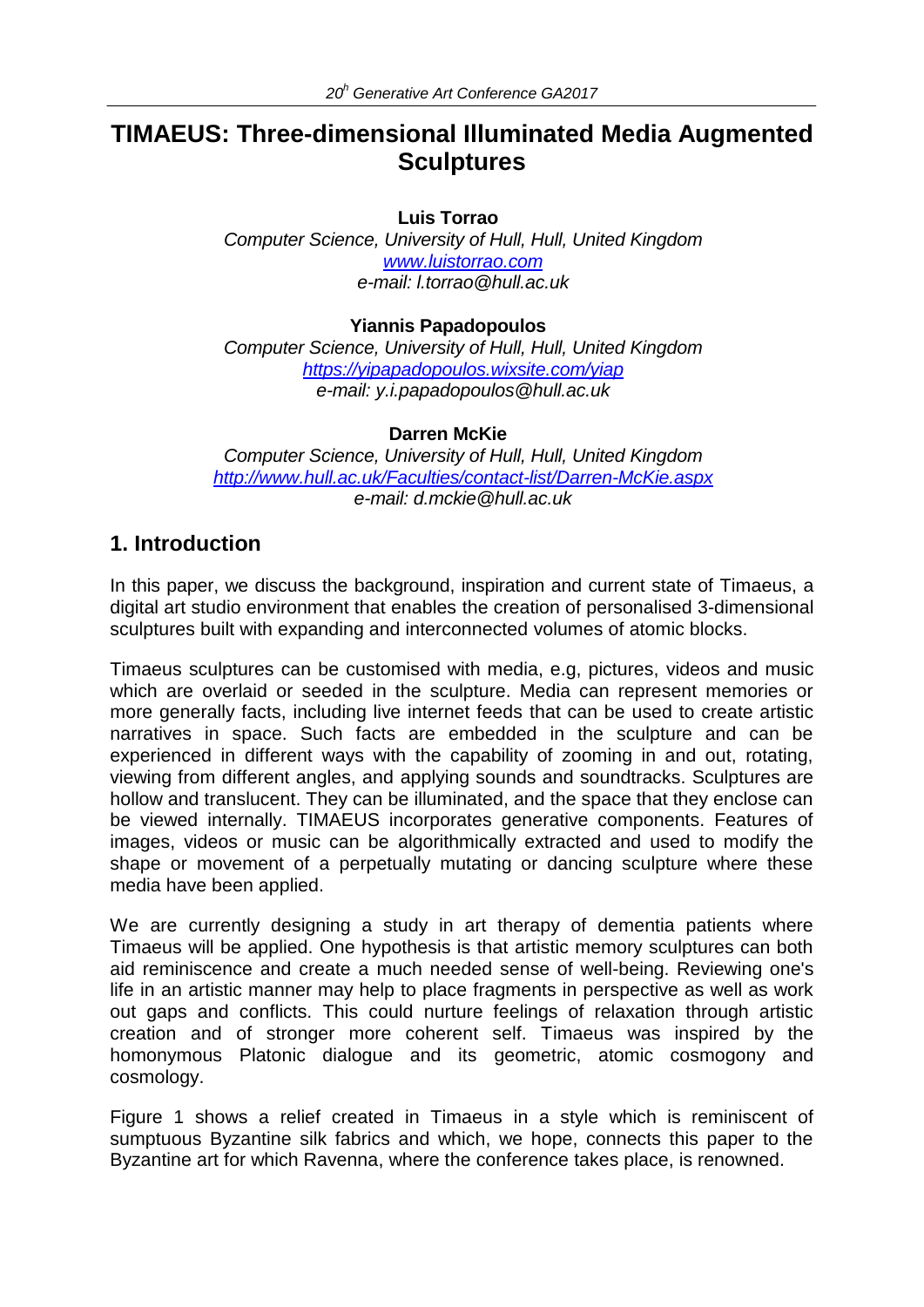*20<sup>h</sup> Generative Art Conference GA2017*



Figure 1. Tribute to the Byzantine art of Ravenna – a relief created in Timaeus

In section two we provide relevant background on digital and generative art and its applications to art therapy in particular reminiscence and dementia. In section three, we highlight the potential for generative art. In section four we discuss the inspiration and state of Timaeus, and finally in section five, we draw conclusions and discuss further work.

## **2. Digital and Generative Art & Therapy**

Groysman reminds us of the original meaning of "téchnē" (τέχνη), the Greek word for art, which was used to refer to both art and technology at the time [1]. It is well established that for ancient Greeks, the expression, imagination, creation, aesthetics, beauty, thought and emotions which are integral to "téchnē" "were not confined to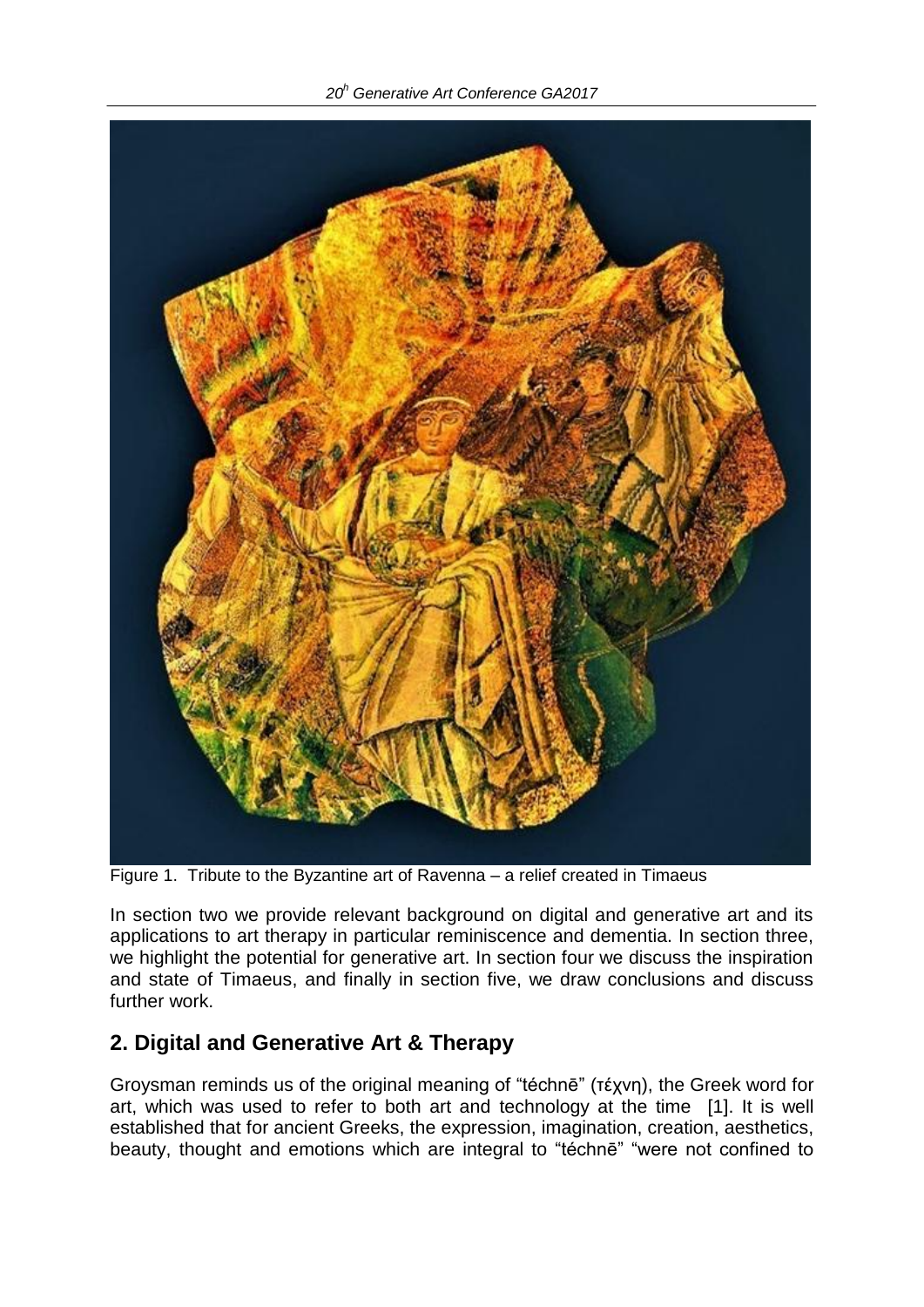"fine arts". But is this connection between technology and art relevant in today's technological age, and how?

Jones notes that computers were a liberator technology for artists, in the same way as video and television had been before [2]. One recent strand of digital art has become known as generative art. Monro [3] cites Philip Galanter's widely circulated definition of generative art as "any art practice where the artist uses a system, such as a set of natural language rules, a computer program, a machine, or other procedural invention, which is then set into motion with some degree of autonomy contributing to or resulting in a completed work of art" and notes that computers, or even machines, do not have to be imperatively present in the creation of generative art.

In this paper, we focus on the potential of digital and generative art for art therapy, through the implementation of an art studio that enables therapeutic expression within the creation of personalized, customisable and generative sculptures. One particular application of this is the creation of "memory sculptures" for reminiscence in the context of art therapy of dementia patients.

#### **Multimedia**

Conventional and digital media and multimedia, are generally present in art and reminiscence therapy systems and they appear as an essential element of this approach. As an example, Tony et al. report Hellen Bonny's Guided Imagery and Music method, in the 1970s, aimed for self-development work where music may be selected and images may be used for building a metaphorical dialogue with the therapist [4]; or the inherent presence of media in the Antunes definition of reminiscence therapy for dementia, in "the use of life events, photos, music and other supports" to remember the past and promote dialogue [5].

Several authors report on the benefits of the use of multimedia, e.g. on helping to engage patients and improve communication. Elements such as texts, photos, videos, music and songs, possible to use in the work of day-care settings, can provide entertainment and recreational experiences; they can be used as a vehicle for reminiscence conversations [6]. Alm et al. report that staff enjoy more pleasant caregiving experiences [6] and Peterson describes patients creating digital images and movies, with the advantage of unnecessarily getting "messy during their art therapy treatment" [7]. In addition, Carswell et al. report enhancements in wellbeing and brain stimulation [8], and Blandford et al. explain that high satisfaction with the use of multimedia in reminiscence results in "strong tendency towards repeated use" [9]. Noticeably, it is also reported that there is a strong preference for personal, in contrast with generally themed materials [9].

Lazar et al. assert that "access to rich and engaging multimedia reminiscence materials", helps the clients to "participate in social interactions and take ownership of conversations, and that there is also a resulting reduction of barriers due to motor deficits" [10]. Antunes makes a comprehensive listing of several existing applications of multimedia in the context of dementia: like multimedia biographies, where the caregivers collect materials that are then continuously displayed in a device at the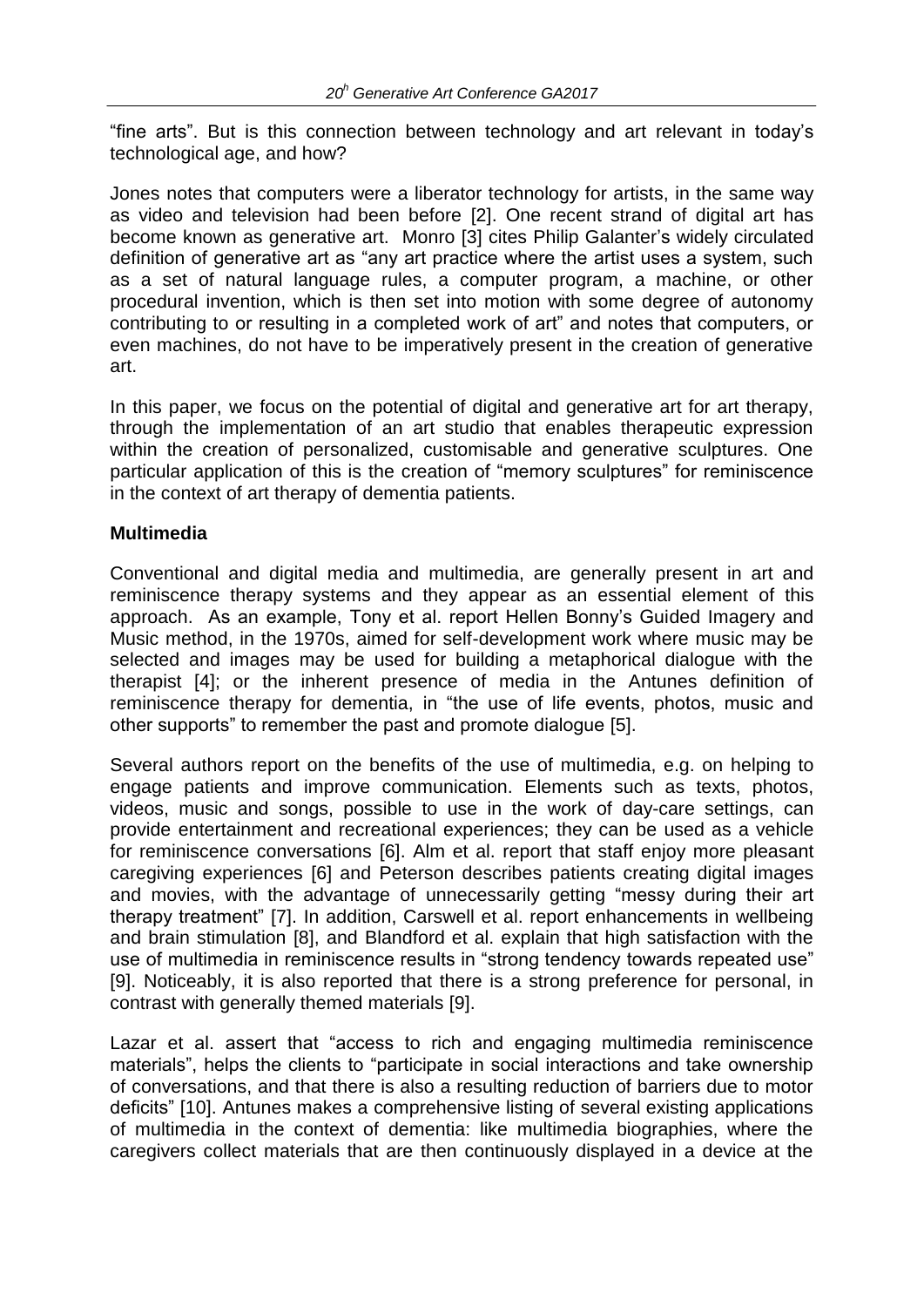client's home; or Portrait, purposed for nursing homes and day care centres; and computer-assisted reminiscence therapy, with personal photographs, and photographs taken from public places known to the patient and playlists of songs they can relate to, where the carers noticed that the clients had increased focused time, in comparison with non-digital media; or the use of YouTube in group therapy sessions, where caregivers can set playlists that will work as reminiscing triggers, and where the patient's enjoyment was visible; and Friendcrafting Memories, a web application with an interface resembling a bookshelf where the patients can choose to open themed books about people, places, and interests; or Friendsourcing and Remember-Me, that use the functionalities of social networks to collect reminiscence materials; and even the use of virtual reality, providing immersive experiences that transport the client to familiar places [5].

Taking into account the differences between dynamic and static media, Blandford et al. state that "dynamic media, like video, can provide more context than static media, such as photos" [9]. Media can also be linear or non-linear. Linear media, like a song or a movie, has a beginning and a point of completion. Non-linear media incorporates continuity within the possibly endless complexity and can also be beneficial in art therapy.

### **A multimedia-game synthesis**

One area little explored in the area of therapy is that of "games". It is important to look at games as they can provide a very rich non-linear multimedia interactive experience. Games also introduce advanced computerized functionalities such as cinematics, physics, and artificial intelligence. It is therefore plausible to consider that digital games might add value to the digital approach to reminiscence and art therapy. There are indeed a few examples of the use of digital games in this therapeutic context. Alm et al., for instance, mention the creation of computer game prototypes, developed in consultation with patients and carers, where there was no competitive element, nor finishing point, and that did not rely on memory for successful play, nevertheless resulting to a joyful and engaging experience for players [6].

### **Further Gamification**

This leads us to the topic of gamification, to the definition of its meaning, and to the understanding of why and how it is used. Mesárošová and Hernández observe that the concept of gamification was introduced in 2002 by Nick Pelling, a game designer [11]. A way of thinking that involves the application of concepts of computer games in social contexts, taking the dynamics of games and implementing them in real life, converting tedious tasks in playful activities and, in general, application of game mechanics to any situation, idea or project [11]. Gamification includes current research that involves games and health is growing. Shapil et al. observe that, for instance, in cognitive rehabilitation, there is great heterogeneity of impairments to address and cost-effective ways for game creation are desirable [12].

The answer to the question of why gamification is relevant may be reduced to the ideas of fun and usefulness. For instance, software vendors have adopted it to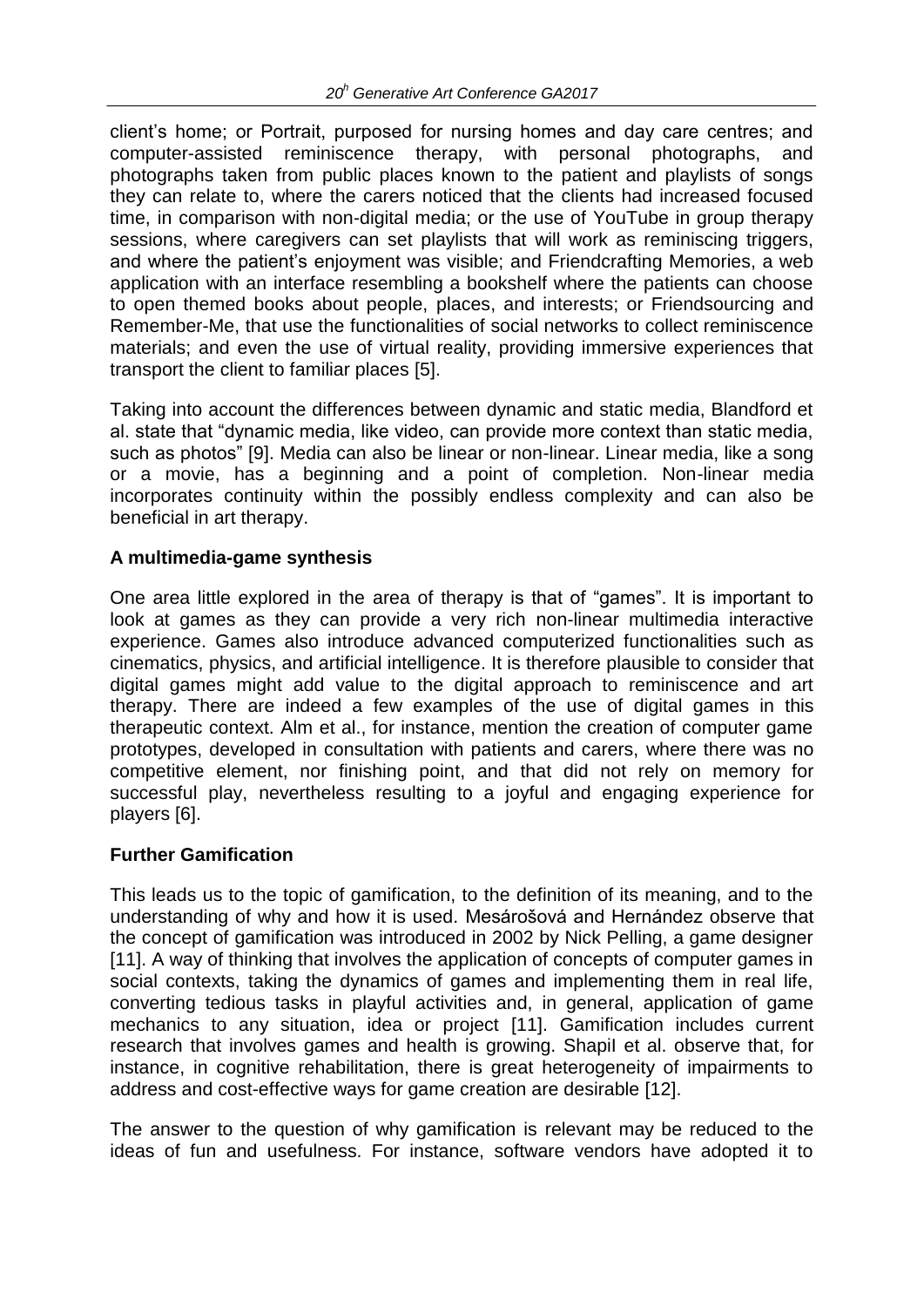increase customer engagement [13]. Research in gamified training, illustrated by examples such as medical serious games, has been applied to surgery and infection prevention and to increase dexterity [14]. Also in Odontology and Nursing, in areas such as diagnostics, decision-making, treatment protocols and risk and pain management [15]. Moreover, and importantly for this research, gamification is being applied to Medicine and Psychology therapies, because it may have the potential to address "difficulties associated with sustained engagement in behaviour change strategies". Psychologists may use well-established tasks to train specific cognitive abilities, benefiting from the transformation of routine tasks into playful activities [14]. As another example, Ricciardi and De Paolis report the use of several physical rehabilitation serious games, that were perceived by the patients as a credible training approach [15].

Overall, there seems to be an interesting potential for computer games to become a compelling medium to create engagement in healthier lifestyles, and in learning and teaching [13]. In mental health, Agmon et al. provide some evidence that suggests positive impacts on depressive symptoms, cognitive performance and mental health related quality of life [16].

## **3. Towards a generative-game synthesis?**

Generative cinema, generative photography or painting provide good examples of possibilities that are realised when jumping from one simpler to a more complex medium that incorporates a degree of autonomy. This observation has led us to consider that digital games for art therapy could be greater than just non-linear media, and more than an interactive multimedia synthesis. By thinking about the general architecture of Timaeus, we considered the possibility of generative art components in gamification of art therapy.

The possibility for a generative art synthetic game emanates from the diversity of its organics. Modern digital games, from the view of a game engine, provide real-time functionalities in varied domains: real-time graphics and sound that can be enriched with generative algorithms; generative poetry can take the shape of generative game narratives; music, text, voice, cinematics, 2D and 3D imagery and shapes, etc. The digital game has the potential to be a synthesis of a vast panoply of generative art forms. Such forms could be integrated, unified. Pushing it to the limit, even mechanical generative systems can be reproduced within a game through its physics engine, inputs, and outputs such as screens, printing, and 3D printing. However in this synthesis new generative forms may also emerge, that are not necessarily a mere sum of the previous. This is the case of new forms of generative sculpting/design that are addressed in this paper. Such is the case of generative time, flow, and control – through the game's AI engine – and also of an overall Generative Play.

### **Play and Art Therapy**

This concept of Generative Play reconnects us with Generative Art Therapy. Whilst discussing contemporary art, Sweeney emphasized the pivotal meaning of Play in deriving pleasure from Art, making a mention to Plato who considered that pleasure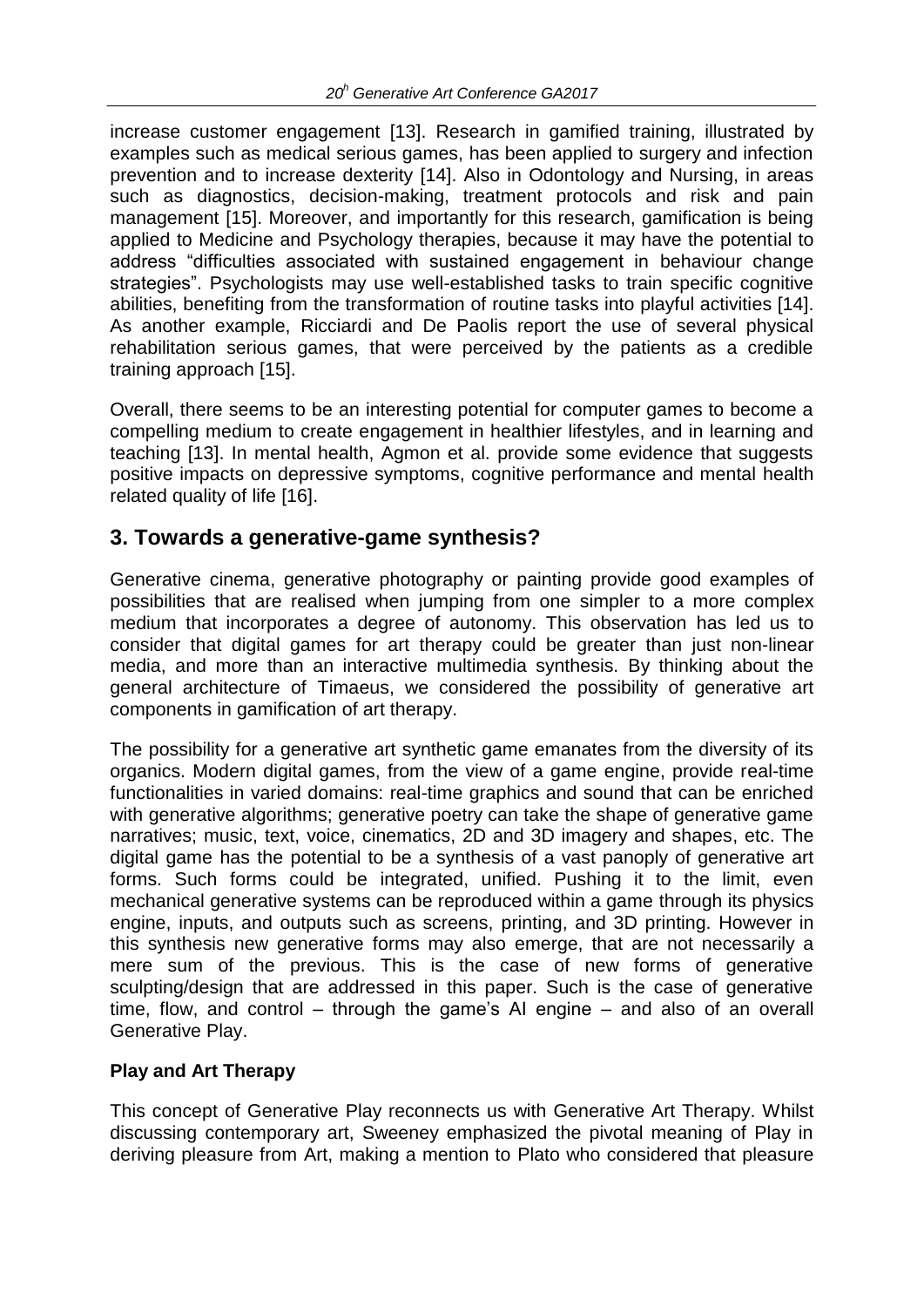"does no good or ill" itself but it is important and conditioned to do good by other factors such as virtue and practical wisdom [17]. This sense of Play is also present in Hayes look into the role of the creative arts in dementia care. Hayes reminds us that "when we play we do not question the validity of what we do or make", hence resulting in a joyful experience for patients and the staff [18]. This, in turn, can have a therapeutic effect especially if contextualised properly. Play is important in this kind of therapy that is person-centred in quality experiences [18]. Killic focuses on the delicate nuances that might exist between play and game, by noting that the obtrusiveness of rules of the latter might invalidate the first [19], which seems a wise and important consideration in the design of serious games.

## **4. TIMAEUS Art Studio**

### **Inspiration from Plato**

The Platonic dialogue of Timaeus has inspired the conception of the homonymous art studio. The dialogue develops a geometric cosmogony in which the world, much like the mosaics of Ravenna, is composed of atoms which in the dialogue are considered to be shaped as the five perfect solids discovered by Plato. Apart from its literary value and an example of dialectic argumentation, the dialogue provides extraordinary insight into later scientific discoveries in the field of chemistry and biology which have discovered harmonious, often geometrically perfect, structures in the fabric of matter. Note that the system that we develop effectively aims to construct memory worlds from atomic units and entities.

Timaeus also contains the original reference to the myth of Atlantis, the lost city or lost continent depending on which narrative one reads out of the many stories created in centuries of literary speculation that followed Plato. The myth makes a relevant connection to the loss of memory and therefore the topics of reminiscence and dementia that we wish to address. Moving beyond this obvious connection, modern psychological and neuroscientific theorie*s* suggest that memories are continually reconstructed on the fly as opposed to being recalled. This is precisely what happened in the case of the myths surrounding Atlantis, but it is also how memories are recreated in an artistic fashion within the Timaeus art studio.

### **Creation of artefacts, moments, memory sculptures**

Timaeus as an art studio is envisioned to be a digital game for art therapy, providing an interactive audio-visual experience for generatively augmented expression and creativity that can be used for reminiscence and life review with dementia patients, care staff, and artists.

The Platonic inspiration provides an opportunity for bringing a philosophical dimension to the project with links to geometry. The game should provide, with simple interactions designed to address problematics such as loss of sight and dexterity, an imaginative environment for the generatively augmented expression of ideas, memories, and thoughts, through the creation of sculptures collated with sounds, images, videos and other media, and illuminated. Despite its unique technological advances on the links drawn with art and therapy, the underlying action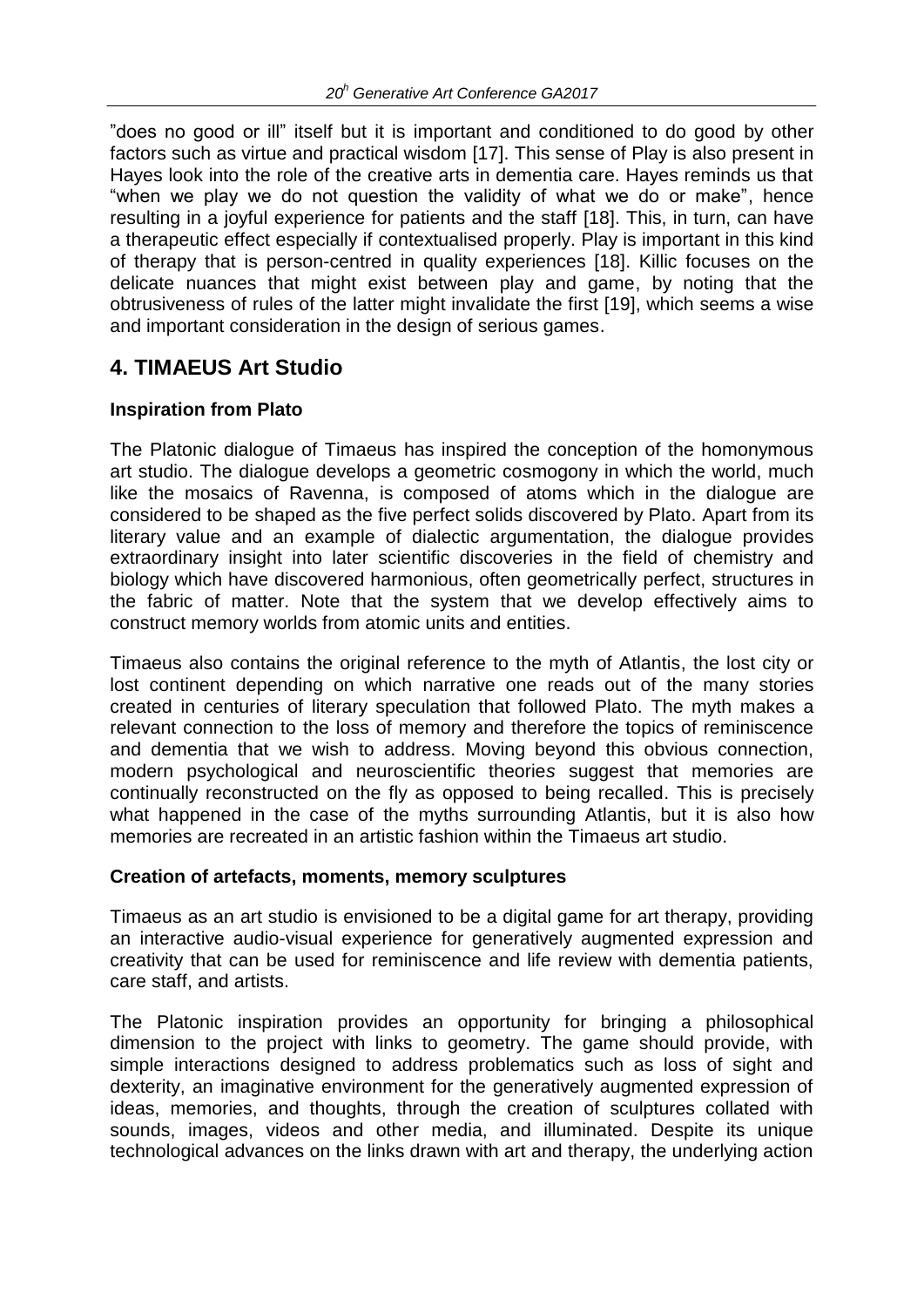of creating reminiscing artefacts is an established therapeutic methodology, including in digital form, in reminiscence therapy for dementia, and is well documented in Thiry's doctoral thesis [20]. This is a work that was focused on a specific type of reminiscing, described as "a process that may involve many 'turns' and that produces a personal legacy artefact".

Thiry observes that artefacts may be scrapbooks, memoirs, oral histories, photographs, newspapers, letters [20]. In a functional view, artefacts may be created to remember or to share and be remembered or just "because it is pleasurable in and of itself" [20]. To remember traveling, for instance, in that moment or in the future, or to share with a grandson a personal journey, stories and knowledge the patient feels that should be preserved for younger generations [20]. In terms of therapy practice, Thiry reports that "artefacts have emerged as an important aspect of reminiscences with older adults" and that despite "HCI researchers have explored a variety of different approaches to the creation and use of personal legacy artefacts" however "very little attention has been directed to how personal legacy artefacts might be created and authored" [20].

In terms of patients' requirements regarding technological approaches to the creation of personal legacy artefacts, Thiry mentions the desires expressed by the users of the greatest simplicity possible, in the software, and also a preoccupation with the possibility that the technologies might later become obsolete and their legacy lost [20]. This information is very valuable for this research because it strengthens a justification for possibly including 3D printing of the memory sculptures in the workflow.

Besides looking into Thiry's work in what concerns digital reminiscence and artefact creation, the research task of Timaeus also looks into the artfulness of such artefacts and the creative experience and joy that is more related to art therapy. Here, another strong inspiration and reference is the work of ArtCare in bringing workshops of noncomputerised reminiscence "using poetry, art, music and handling objects" into the interior of hospitals, to "inspire staff, patients and visitors" [21]. This research considers doing precisely this, but in a technological, and possibly ubiquitous way. In the same line with Cognitive Dynamics work of combining reminiscence activities and art therapy "to validate Alzheimer's patients in their current state, helping to honour their life stories, restore and preserve their sense of self", improving the patients' communication and expression, concentration, attention and ease of care [22].

The above is the current stage on experiments with the creation of a software that enables innovative ways of producing art, namely handmade therapeutic generative art, through a system in the form of a touch-based game that facilitates the augmented expression through the creation of transparent 3D sculptures, drawing, texturization, illumination and semantics and may help to reflect the patients thoughts and facilitate reminiscence and life review exercises. The present features of TIMAEUS are:

- Moment/Memory Sculptures
- Painting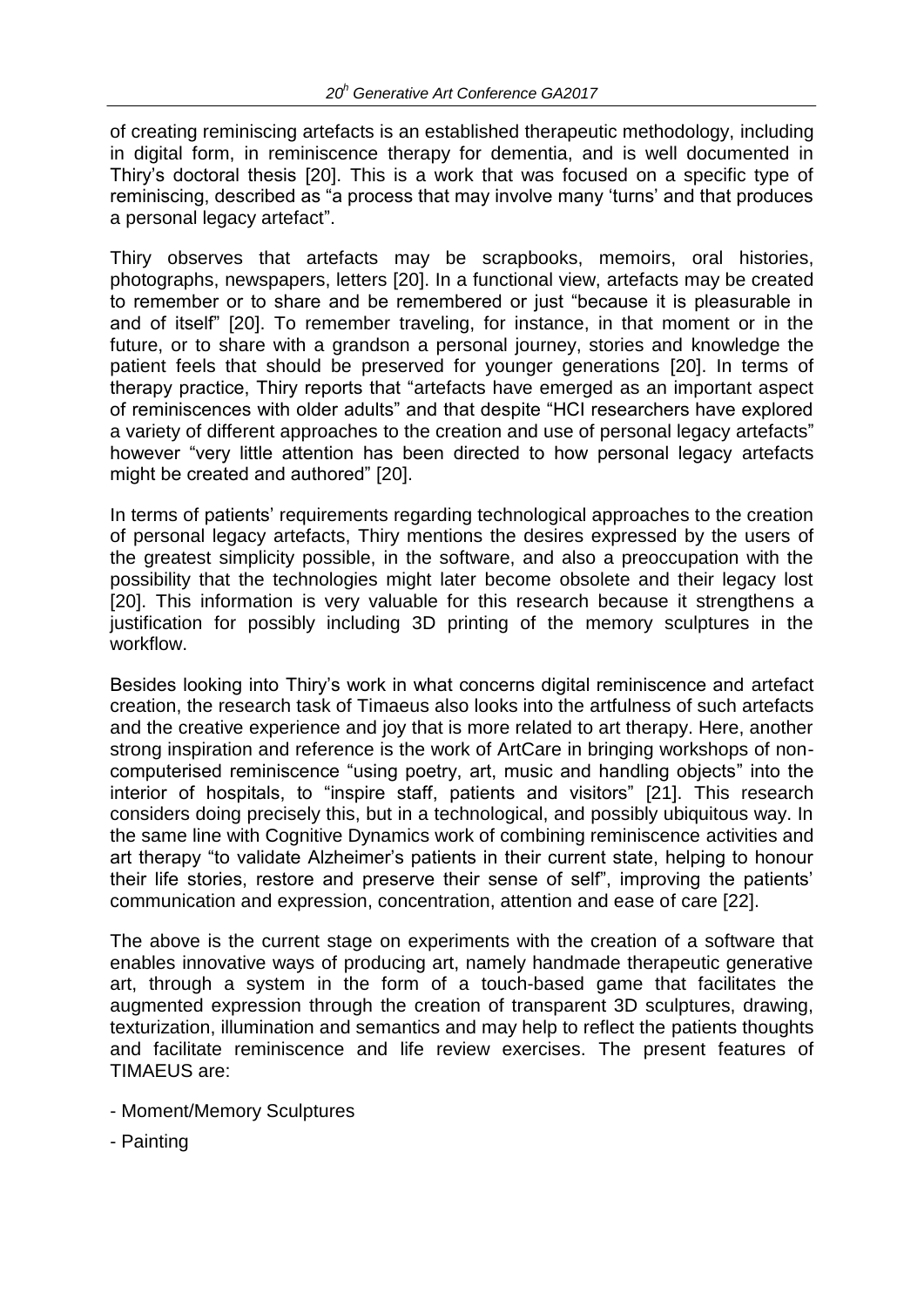- Sculpting
- Multimedia 3D Collage (picture, audio, video, illumination)
- Control of variables for generative art exploration

The studio is already in a developed state. Figure 2 displays an example of a memory sculpture created in Timaeus. A colourful painting by abstract artist Roberto Bono [\(http://www.arteutile.net/\)](http://www.arteutile.net/) is covering the surface of the sculpture, Hanging within and on the boundary of the curved space there are personal images forming an internally illuminated 3D collage that can be navigated both internally and externally.



Figure 2. Memory sculpture created in Timaeus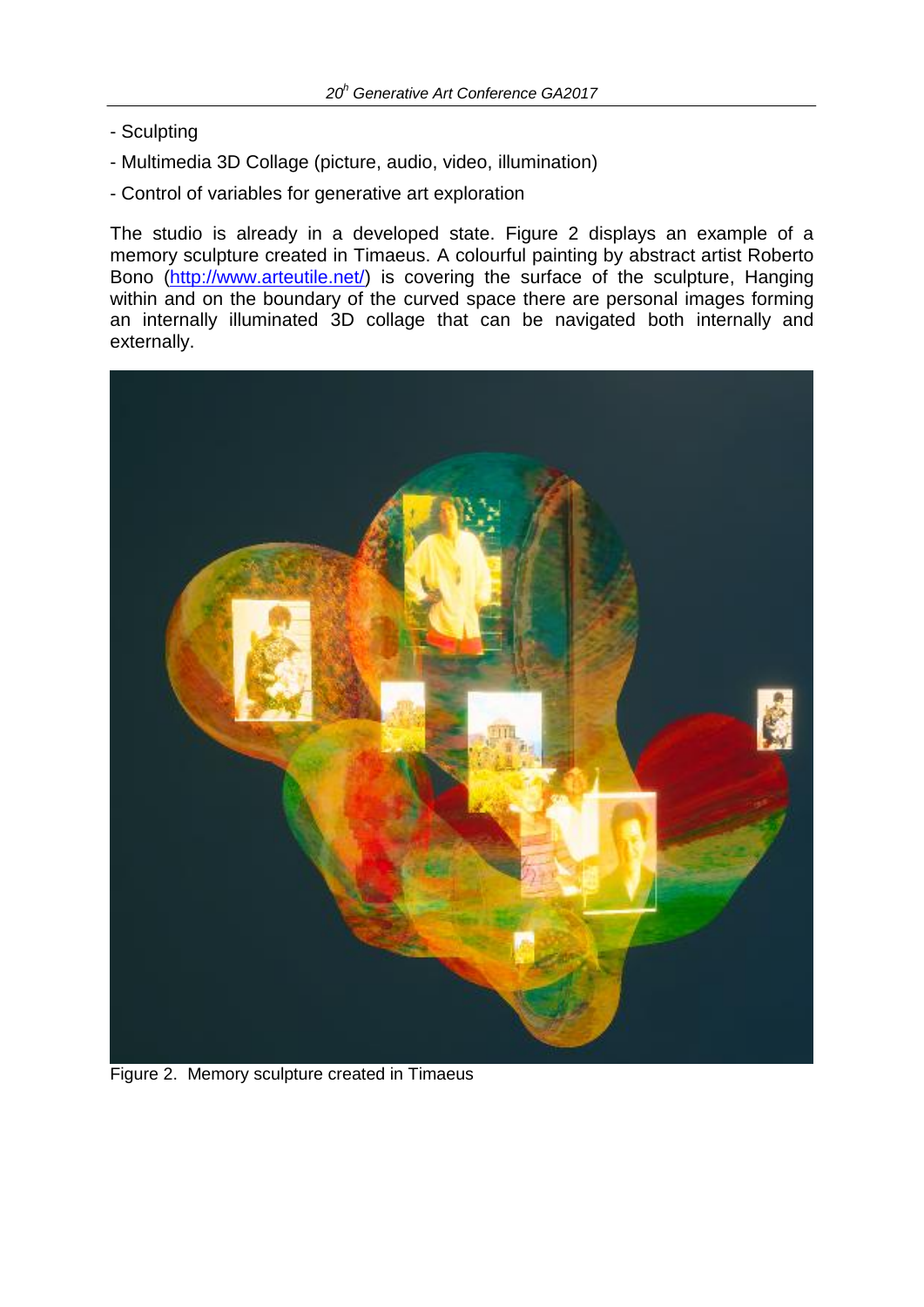### **Dancing Sculptures**

As an exercise on the many possibilities for generativeness we have picked music as an example of input that can be processed to then create a generative effect on a sculpture under design. This processing, done via Fast Fourier Transformations (FFT), results in a dynamic sculpture that has a constant, editable shape, which also floats in the air as a result of sine and cosine fluctuations of surface shape that correspond to the results of the FFT. By enabling this function, the player creates a sculpture that can be constant but that at the same time reconfigures itself to the variations of the frequencies of the music. While sculpting, the shape comes back, and then it floats again, so there is a perceived sensation of dancing with the sculpture.

Thinking in terms of complexity, and in a parallel with Soddu's New Naturality, the sculpture is fed with an "always differing flow of information" [23], in this case, derived from the soundtrack, that then is dependent on the player's interaction. Still in that parallel, possibly more interesting sculptures could be achieved if, instead of simple surface sine and cosines, more complex design decisions were made regarding the shape. As to emergence, the dynamic feeling of "dancing with the sculpture" emerges from this generative exercise.

# **5. Future Work**

Timaeus is already at the stage where case studies are being put in place. However, work is needed to improve the efficacy of this art studio and the work it intends to support.

Firstly, the current user experience design is further being developed in collaboration with domain experts in the field of dementia. We are currently considering including interaction possibilities such as natural input and language so that we can maximize the therapeutic applicability of Timaeus.

Secondly. Timaeus opens the possibility to provide augmentation in creation, in a way that, inabilities to draw, paint, and sculpt, or limitations such as the loss of dexterity may be surpassed, in an overall beneficial and expressive experience. This involves concepts such as cognitive amplification, augmentation or prosthesis. Augmenting in disability is a challenge transversal to assistive technologies for the elderly, considering that "computers may have the potential to augment human cognitive processes in ways that could be beneficial" [6]. Peterson reported that "a computer's ability to capture and amplify even the smallest movement made art therapy treatment available to those with limited mobility" [7] and Astell notes that an important goal when developing technologies for people with dementia should be in building on, maximising and extending retained abilities and mitigating the natural cognitive limitations [24]. Very relevant for this study, Sauer mentions how important that opportunities for creative expression are for those with dementia, who might have seen the erosion of other abilities of self-expression and mastery eroded [25].

Finally, we are working with experts, therapists, staff, and patients in memory clinics, to address safety and compliance with medical regulations.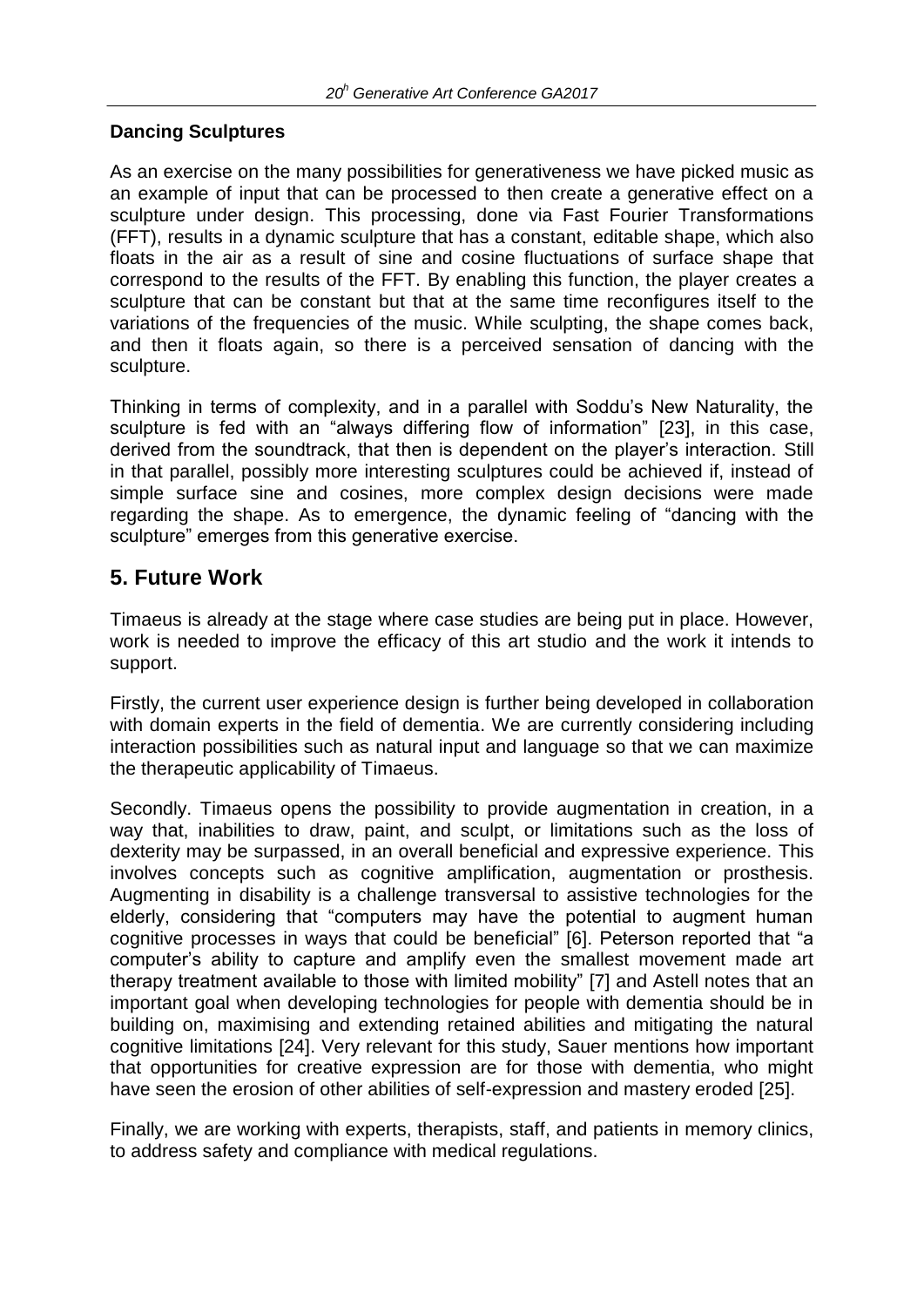# **6. Acknowledgments**

We would like to thank Fredrik Lindh and Chris Conway for the kind clarifications.

## **7. References**

- 1. Groysman, A., *Art, science and technology: interaction between three cultures*, in *The First International Conference "Art, Science and Technology: Interaction between Three Cultures"*, T. Kravchuk, et al., Editors. 2011, Domus Argenia Publisher: Karmiel. p. 1-8.
- 2. Jones, A., *A Companion to Contemporary Art Since 1945*. Blackwell Companions to Art History. 2006, Cornwall: Blackwell Publishing. 648-648.
- 3. Monro, G., *The Concept of Emergence In Generative Art*. 2007, University of Sydney. p. 67.
- 4. Tony, W., I.N. Pedersen, and L.O. Bonde, *A Comprehensive Guide to Music Therapy - Theory, Clinical Practice, Research and Training*. 2002, London: Jessica Kingsley Publishers. 364.
- 5. Antunes, R.J.S., *MEMENTOS Friendsourcing the unmet needs of people with dementia*. 2015, University of Lisbon. p. 115.
- 6. Alm, N., et al., *A cognitive prosthesis and communication support for people with dementia.* Neuropsychological Rehabilitation, 2004. **14**(1-2): p. 117-134.
- 7. Peterson, B.C., *Art therapists' adoption and diffusion of computer and digital imagery technology*. 2006, Florida State University. p. 162.
- 8. Carswell, W., et al., *A review of the role of assistive technology for people with dementia in the hours of darkness.* Technol Health Care, 2009. **17**(4): p. 281-304.
- 9. Mulvenna, M., et al., *HCI 2010 - Play is a serious business, 6-10 September 2010, University of Albertay Dundee*, in *Interfaces*. 2010, BCS Interaction Specialist Group: Newcastle upon Tyne.
- 10. Lazar, A., H. Thompson, and G. Demiris, *A systematic review of the use of technology for reminiscence therapy.* Health Education & Behavior, 2014. **41**(1 Suppl): p. 51S-61S.
- 11. Mesárošová, A. and M.F. Hernández, *Augmented Reality Game in the Hybrid Urban Environment* in *Analyzing Art, Culture, and Design in the Digital Age*, G. Mura, Editor. 2015, IGI Global: Hershey. p. 78-86.
- 12. Shapi'i, A., N.A.M. Zin, and A.M. Elaklouk, *A game system for cognitive rehabilitation.* BioMed Research International, 2015. **2015**: p. 1-7.
- 13. Durga, S., et al., *Leveraging Play to Promote Health Behavior Change: A Player Acceptance Study of a Health Game*, in *VIirtual , Augmented Reality and Serious Games for Healthcare 1*, M. Ma, L.C. Jain, and P. Anderson, Editors. 2014, Springer Verlag: London. p. 209-230.
- 14. Kooij, K.V.D., et al., *Changamoto: Design and Validation of a Therapy Adherence Game*, in *Games for Health 2014 - Proceedings of the 4th conference on gaming and playful interaction in healthcare*, B. Schouten, et al., Editors. 2014, Springer Vieweg: Amsterdam. p. 144-149.
- 15. Ricciardi, F. and L.T. De Paolis, *A Comprehensive Review of Serious Games in Health Professions.* International Journal of Computer Games Technology, 2014. **2014**: p. 1-11.
- 16. Agmon, M., et al., *A pilot study of Wii Fit exergames to improve balance in older adults.* Journal of Geriatric Physical Therapy, 2011. **34**: p. 161-7.
- 17. Sweeney, J.J., *Contemporary Art: The Generative Role of Play.* The Review of Politics, 1959. **21**(2): p. 389-401.
- 18. Hayes, J., *The Creative Arts in Dementia Care*. 2011, London: Jessica Kingsley Publishers.
- 19. Killic, J., *Playfulness and Dementia*. Bardford Dementia Group Good Practice Guides, ed. P.M. Downs. 2013, London: Jessica Kingsley Publishers.
- 20. Thiry, E.A., *Scenario-based Design of a Digital Reminiscing System For Older Adults*. 2013, The Pennsylvania State University. p. 224.
- 21. ArtCare, *Guide to reminiscence workshops using poetry, art, music and handling objects*. 2010, ArtCare at Salisbury District Hospital: Salisbury. p. 12.
- 22. Potts, D.C. *How Art Therapy Enhances the Quality of Life for Dementia Patients*. 2014; Available from: [http://www.alzheimers.net/2014-04-29/art-therapy-for-alzheimers/.](http://www.alzheimers.net/2014-04-29/art-therapy-for-alzheimers/)
- 23. Soddu, C., *New Naturality: A Generative Approach to Art and Design.* Leonardo, 2002. **35**(3): p. 291-294.